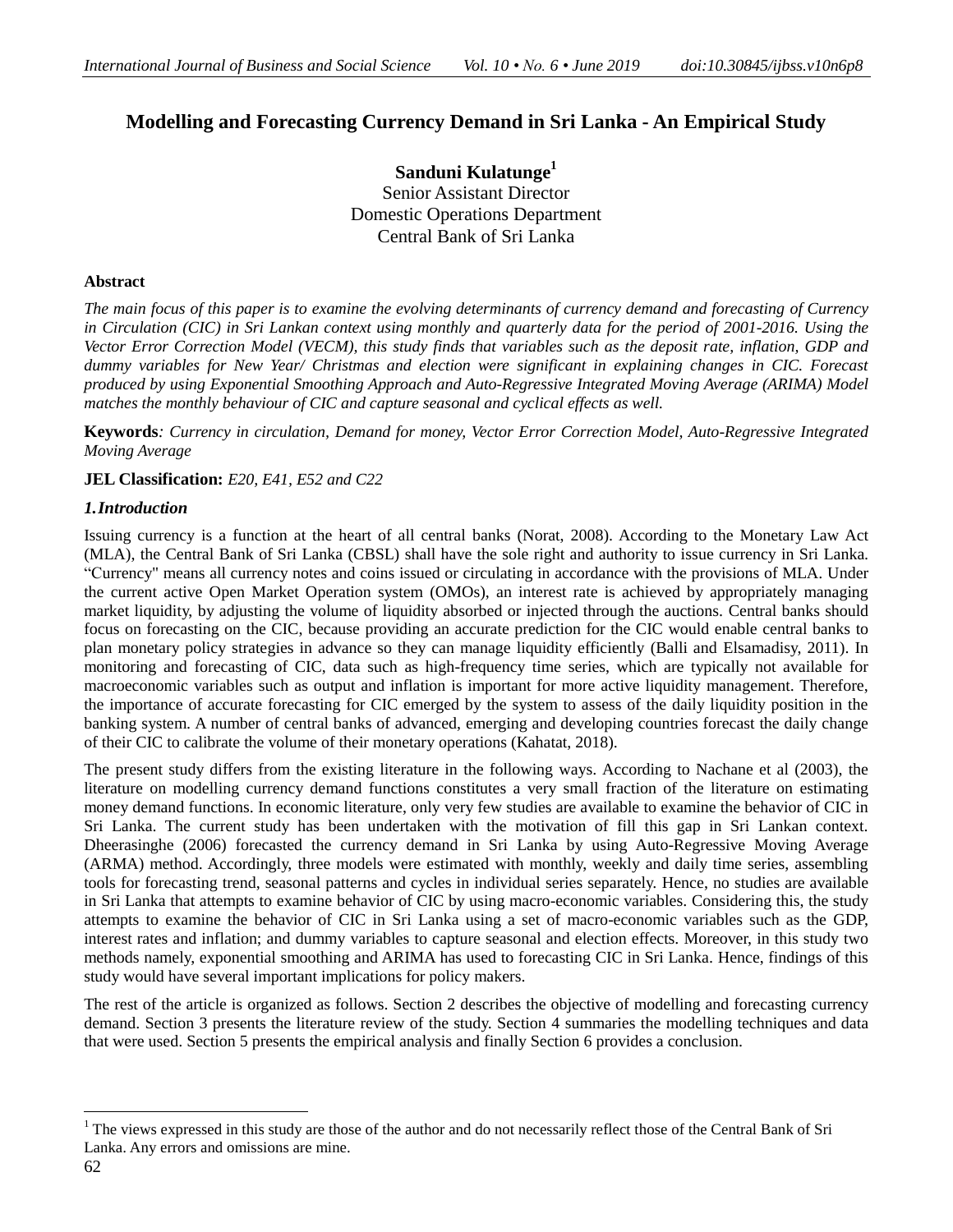# *2.The Objective of Modelling and Forecasting Currency Demand*

The purpose of this study is to investigate the empirical relationship between CIC and other macro-economic variables by deriving currency demand function. Moreover, it is expected to build an econometric model to forecast CIC. Although the central bank is in charge of distribution of the currency it can't assess the demand for the currency, as that demand is generated by the behaviour of commercial banks (Koziński and Świst, 2015). The CIC is one of the most significant factors influencing the liquidity of the banking system of Sri Lanka. Therefore, the amount of CIC has to be forecasted as accurately as possible. The CIC displays an increasing long-term trend and strong seasonal factors which can be forecasted (Guler, 2010).

In forecasting money market liquidity, for most central banks, the main autonomous items that need to be forecast are currency in circulation, statutory reserves, government transactions and net foreign exchange transactions. One of the most important autonomous factor in forecasting liquidity is CIC. Forecasting CIC accurately is one of the hardest tasks of a central bank, although the central bank has the monopoly of issuing currency. The reason is that the amount of currency circulating in the economy is determined by the public. Central banks need to forecast CIC, because providing an accurate forecast of CIC would enable the central banks to plan monetary policy strategies in advance so they can manage liquidity efficiently. In addition, having accurate forecasts of CIC help to stabilize the money market in the short run as they help design OMOs to minimize volatility in money market rates. This in turn helps the smooth functioning of markets which helps sustain economic activity, thereby helping raise economic growth in the long run.

CIC of the CBSL comprises the outstanding amount of bank notes and coins held by the public and Licensed Commercial Banks (LCBs). CIC and bank reserves are in the liability side of the balance sheet of the CBSL. On the other hand, assets side consists by Net Domestic Assets (NDA), Net Foreign Assets (NFA), Net Credit to the Government (NCG) and other items. Meanwhile the majority of the reserve money consists of CIC while emerging the importance of having accurate forecasting for that to assess the daily liquidity position of the banking system more accurately.

| <b>Table 1: Composition of Reserve Money (Rs.mn)</b> |  |  |
|------------------------------------------------------|--|--|
|------------------------------------------------------|--|--|

|                                      | 2008  | 2009  | 2010  | 2011  | 2012                                | 2013 | 2014        | 2015  |
|--------------------------------------|-------|-------|-------|-------|-------------------------------------|------|-------------|-------|
| <b>Reserve Money (RM)</b>            | 268.4 | 303.5 | 360.5 | 439.5 | 484.3                               |      | 488.6 577.9 | 673.4 |
| <b>Currency in Circulation (CIC)</b> | 186.1 |       |       |       | 217.4 255.7 293.2 318.1 339.8 416.9 |      |             | 491.7 |
| <b>Commercial Bank Deposit</b>       | 82.3  | 86.1  | 104.8 |       | 146.3 166.2 148.8                   |      | 161.0       | 181.7 |
| Contribution to RM by CIC            | 69.3  | 71.6  | 70.9  | 66.7  | 65.7                                | 69.5 | 72.1        | 73 O  |

Source: Central Bank of Sri Lanka

As per the Table 1, contribution of CIC has varied in a narrow band between 66 per cent to 73 per cent of the reserve money during 2008 to 2015. CIC is the most important autonomous factor in the context of liquidity management, both in terms of size and volatility (Balli and Elsamadisy, 2011). As such estimating CIC is a crucial part of the reserve money in Sri Lanka in their liquidity management. More accurate liquidity management will reduce the volatility of money market rates and it facilitates price stability. Forecasting of CIC is important as an operational tool because the CIC directly impact on liquidity management. Modelling the daily CIC improves the quality of central bank's liquidity forecasts (Khatat, 2018). The currency deposit with the CBSL by LCBs is behave as a liquidity enhancing factor in contrast that currency withdrawal from CBSL by the LCBs behaves as the liquidity reducing factor. Factors mainly influencing for liquidity are shown in Table 2.

**Table 2: Factors influencing for Liquidity**

| <b>Liquidity Enhancing Factors</b>                           | <b>Liquidity Reducing Factors</b>                            |
|--------------------------------------------------------------|--------------------------------------------------------------|
| CBSL purchases of T-bills                                    | CBSL sales of T-bills                                        |
| Foreign Loan Receipts                                        | Maturing of CBSL holding of T-bills                          |
| Purchases of Fx in the market                                | Sales of Fx in the market                                    |
| <b>Retirement of CBSL Securities</b>                         | Issuing of CBSL Securities                                   |
| Conversion of the foreign currency<br>proceeds               | Foreign Loan Repayment                                       |
| Currency deposit with the CBSL by<br><b>Commercial Banks</b> | Currency Withdrawals from CBSL by<br><b>Commercial Banks</b> |
| Release of CBSL profits to the Govt.                         |                                                              |
| Increasing provisional advances to Govt.                     |                                                              |

Source: Central Bank of Sri Lanka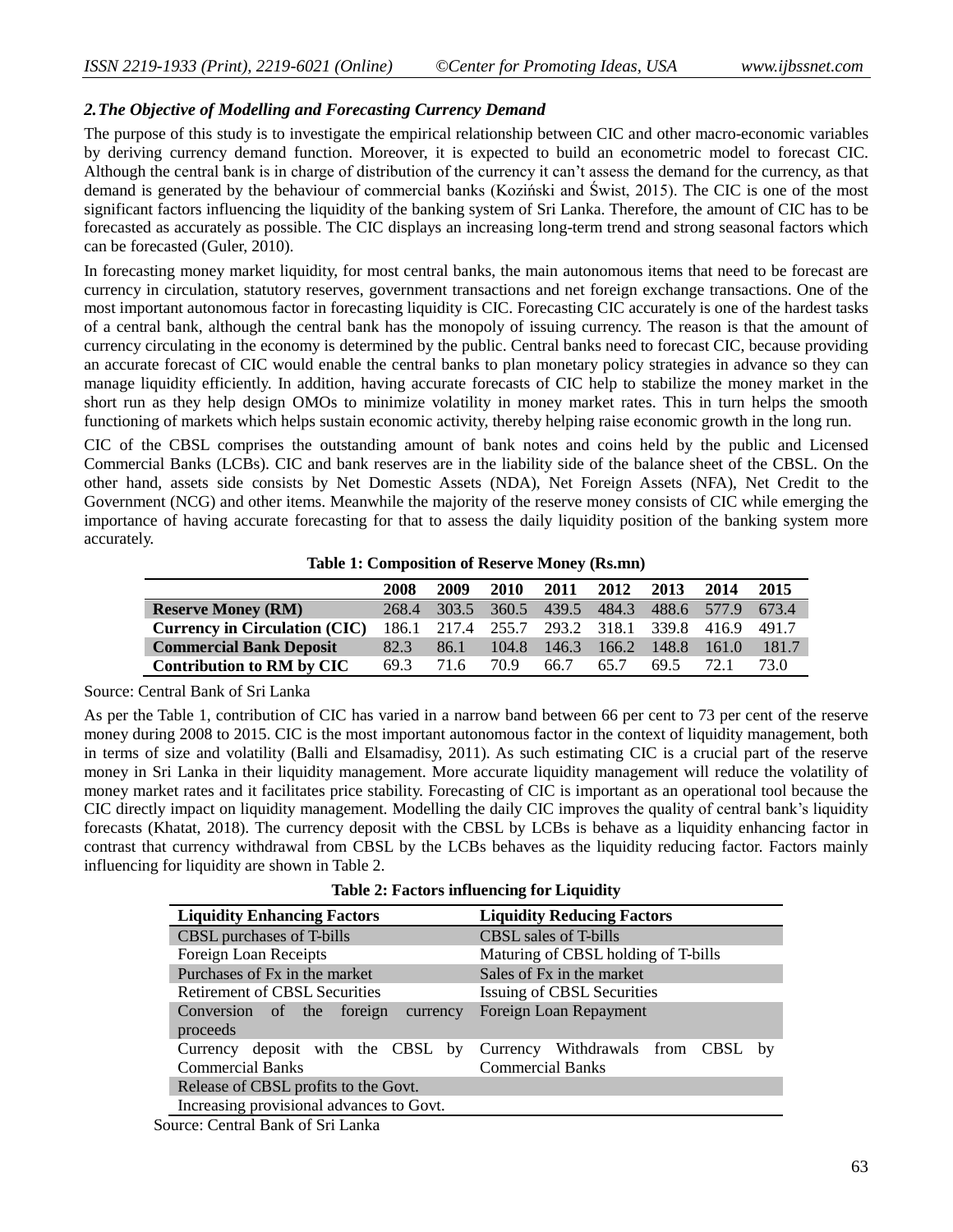However, huge deviation of liquidity forecast may adversely affect the effectiveness of implementation of monetary policy. On any given day, getting the banknote forecast wrong would create misinformation about the accurate liquidity position. Therefore, the aim of an accurate liquidity and CIC forecast are to determine the appropriate level of liquidity management so as to stabilize overnight market interest rates in line with the policy rates and thereby ensuring price stability. Hence a study on variations in currency demand is important. A systematic study of both short and long run variations in currency demand is extremely important for the banking system, in particular, to the central bank (Dheerasinghe, 2006).

# *3.Literature Review*

Due to the importance of CIC for conducting monetary policy, many central banks have developed and applied econometric models for forecasting purposes (Koziński and Świst, 2015). Accordingly, countries have used various methods for modelling and forecasting CIC (Table 3).

| <b>Methods</b>               | Country         |
|------------------------------|-----------------|
| <b>Exponential Smoothing</b> | Bank of England |
| Currency Demand Equation/    | India           |
| Money Demand Function        | Australia       |
|                              | Nigiria         |
|                              | Pakistan        |
| Seosanal ARIMA / ARMA        | Turkey          |
|                              | New Zealand     |
|                              | Oatar           |
|                              | Sri Lanka       |
|                              | Chechoslovakia  |
|                              | Croatia         |

**Table 3: Cross Country Experiences of Forecasting CIC**

Source: Author's Calculation

Khatat (2018) estimate two types of CIC models namely (1) a first generation derived from the theory of money demand and (2) a second generation aimed at producing daily forecasts of CIC. Accordingly, it was transformed the currency demand function into a VAR to capture the dynamic link between interest rates and the demand for cash. Also applied ARIMA modelling to forecast the daily CIC for Brazil, Kazakhstan, Morocco, New Zealand, and Sudan. Empirical work shows that some of the conclusions in the economic literature on the impact of interest rates on the demand for currency do not necessarily hold, and that central banks would benefit from running both generations of CIC models. Cassino et al (1997) reviewed the results of a CIC forecasting study which employed different modelling techniques in the Reserve Bank of New Zealand. They implemented the traditional money demand model alongside two variants of the ARIMA model, one with seasonal moving average (SMA) terms and the other with seasonal autoregressive (SAR) terms. A univariate model, the ARIMA model's forecasts were mainly based on historical observations. Basing its modelling structure on the properties of a stationary time series process which rises and falls around a certain mean, it tended not to react to external shocks. The results of the different models (money demand model, ARIMA1 (SMA) and ARIMA2 (SAR)) produced out of sample forecasts with percentage root mean square errors of 2.62, 1.25 and 1.91 per cent respectively.

Dheerasinghe (2006) clarifies importance of having estimation of CIC for Sri Lanka. In modelling the stochastic trend in the data, Dheerasinghe utilized time and time-squared series to capture linear and non-linear trends in the data. The model selection was done by selecting the three models with the lowest Akaike and Schwartz information criterion, maximizing the R-squared and also minimizing the Mean Square error of the forecasts. Dheerasinghe noted from her results that all three approaches fit the data and captured various effects and seasonality properly, and also performed well out of sample in Sri Lanka. Hence the models identified that the Sinhala/Tamil New Year, elections, Christmas and the day prior to public and bank holidays have significant positive impact on demand for currency in Sri Lanka. Bhattachrya and Joshi (2000) reviewed various techniques of forecasting CIC in order to determine the best method of predicting the series due to the significance of CIC in maintaining monetary stability in the Indian economy. They used the money demand model and the univariate modelling approaches as the two main approaches to modelling CIC. These models had a tendency to perform poorly using high frequency data when compared to quarterly and annual data. Out of sample performance of the models using high frequency data were poor and due to a lack of income data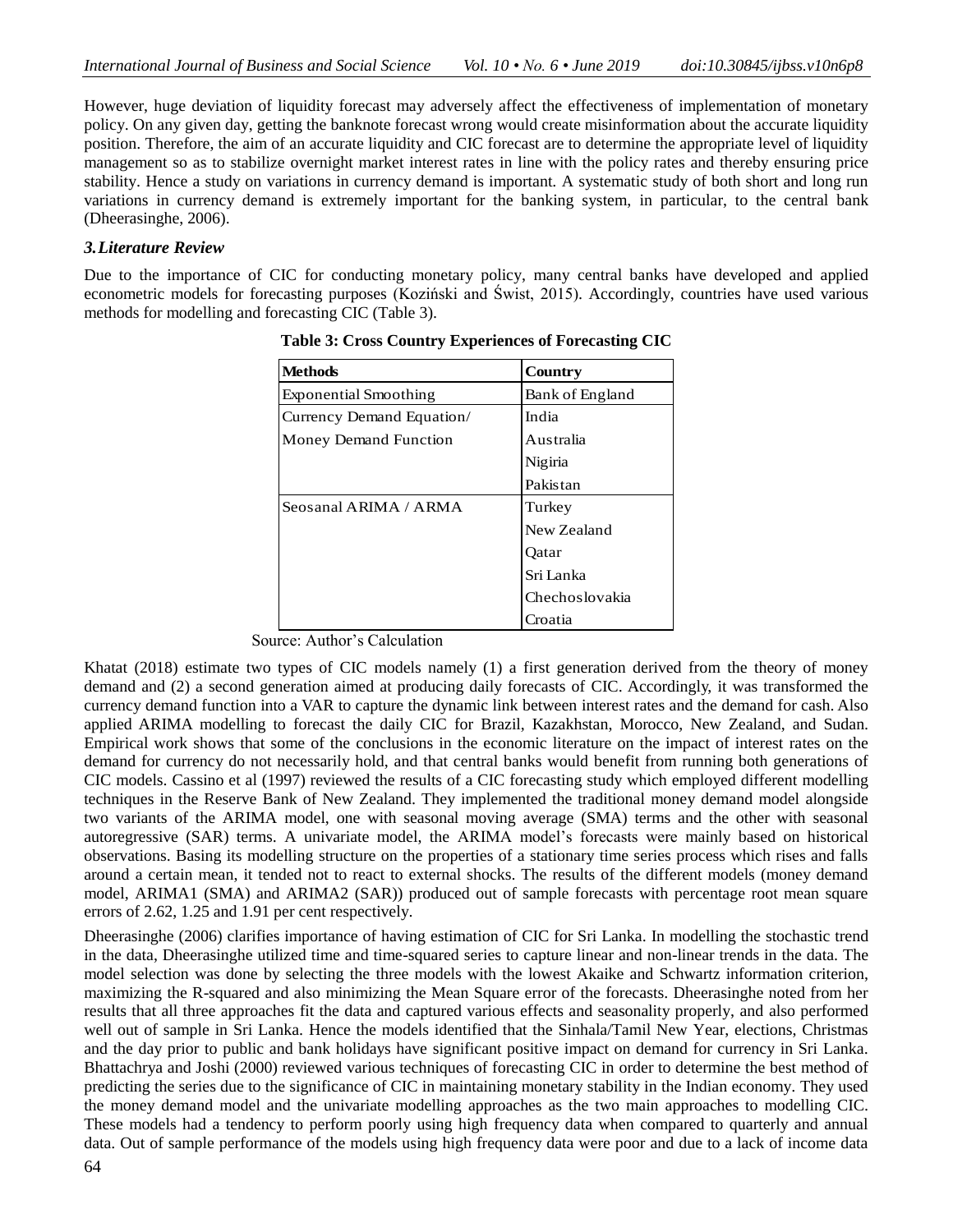beyond quarterly frequency in the money demand models. The paper proposed an alternative approach of modelling the weekly growth of CIC by incorporating day of the monthly effect. Nachane et al (2013) identify various factors influencing currency demand in India from 1989 to 2011 using vector error correction framework for modelling aggregate currency demand as well as for various currency sub-groups. There exists a cointegrating relationship between CIC, real GDP, prices and deposit rates in India. The income elasticity of currency is found to be somewhat higher than is observed in similar studies for advanced countries (Nachane, 2013).

In order to modelling the daily CIC in Turkey, Akinsi (2003) carried out Johansen multivariate cointegration analysis and error correction model using real money balances, real income, and the opportunity cost variables in Turkey. Results shows long run demand for real cash balances depends on real income, interest rate on government securities and the exchange rate. Single equation error correction model is specified and estimated based on the cointegration and the weak exogenity test results. As per the estimated models, the income and the interest rate effects is much smaller in the short run than the long run. Moreover, exchange rate influence is more pronounced in the short run.

According to Roseman (2010), domestic demand for currency in the US is largely based on the use of currency for transactions and is influenced primarily by income levels, prices of goods and services, the availability of alternative payment methods, and the opportunity cost of holding currency in lieu of an interest-bearing asset. Consumers frequently use smaller denomination notes for small transactions and alternative payment methods (for example, debit and credit cards) for larger purchases. In contrast, foreign demand for US currency is influenced primarily by the political and economic uncertainties associated with certain foreign currencies.

Ikoku (2014) examines forecasts of CIC prepared for liquidity management at the central bank of Nigeria. Forecasts were produced using ARIMA, ARIMA with structural variables, VAR and VEC models. They found that the most accurate models were mixed models with structural as well as ARIMA components, augmented by seasonal and dummy variables. In explaining the demand for currency; exchange rate, interbank rate, seasonality, holidays and elections were significant

Therefore, both short-term and long-term factors have been considered as influencing factors for CIC in economic literature. In fact, the majority of the empirical studies in this area define CIC by using one of following measures: such as payroll dates, weekends, holidays (seasonality), transactions variables (consumption or GDP), opportunity cost measures (interest rate, inflation and exchange rate) and technical and institutional factors (ATMs/electronic banking). Also various methods such as exponential smoothing, ARIMA, ARMA, VECM etc. have been used for forecasting CIC. A summary of empirical evidence on determinants of CIC is given in Appendix 1.

# *4. Methodology*

# **5.1 The Model and Data**

Several types of statistical techniques are used in modelling and forecasting CIC in economic literature. Many central banks use time series forecast models, often in the form of either first order autoregressive models, though more sophisticated approaches such as exponential or ARIMA type models (Norat, 2008). Some central banks apply econometric theoretical approaches. In this study, the currency demand of Sri Lanka is estimated using three different approaches; VECM and exponential smoothing model, which are common models used by central banks for forecasting CIC and ARIMA model; the most widely used econometric model in modelling CIC.

## **4.1.1Vector Error Correction Model (VECM)**

The demand for currency primarily relates to transactions demand in a country. Besides the transactions demand, a part of currency, being the most liquid form of money, is also held by the public and the firms as a precautionary measure. CIC is influenced by a host of factors primarily among them being the per capita income levels of people, prices of goods and services, opportunity cost of holding cash, financial innovations such as non-cash means of payment (e.g. smart cards, debit cards, credit cards, etc.) and extent of financial inclusion (Nachane et al, 2013). Understanding relationship between currency and various macroeconomic parameters is an essential in estimating currency demand model. A number of variables could affect aggregate currency demand; the most commonly used are interest rates (opportunity cost of holding currency), inflation (cost of living), national income or private consumption (to account for transactions demand), seasonal and cyclical effects (New Year, Christmas and elections) and financial innovations. In line with the general approach, it is concentrated on the first three candidate variables using two dummy variables to capture the effect of seasonal effects. To conduct this study, data from CBSL was used. On the basis of data availability, the model was estimated with data of a quarterly frequency for the period of 2001Q1 to 2016Q1. All variables are expressed in logarithmic form, except interest rate.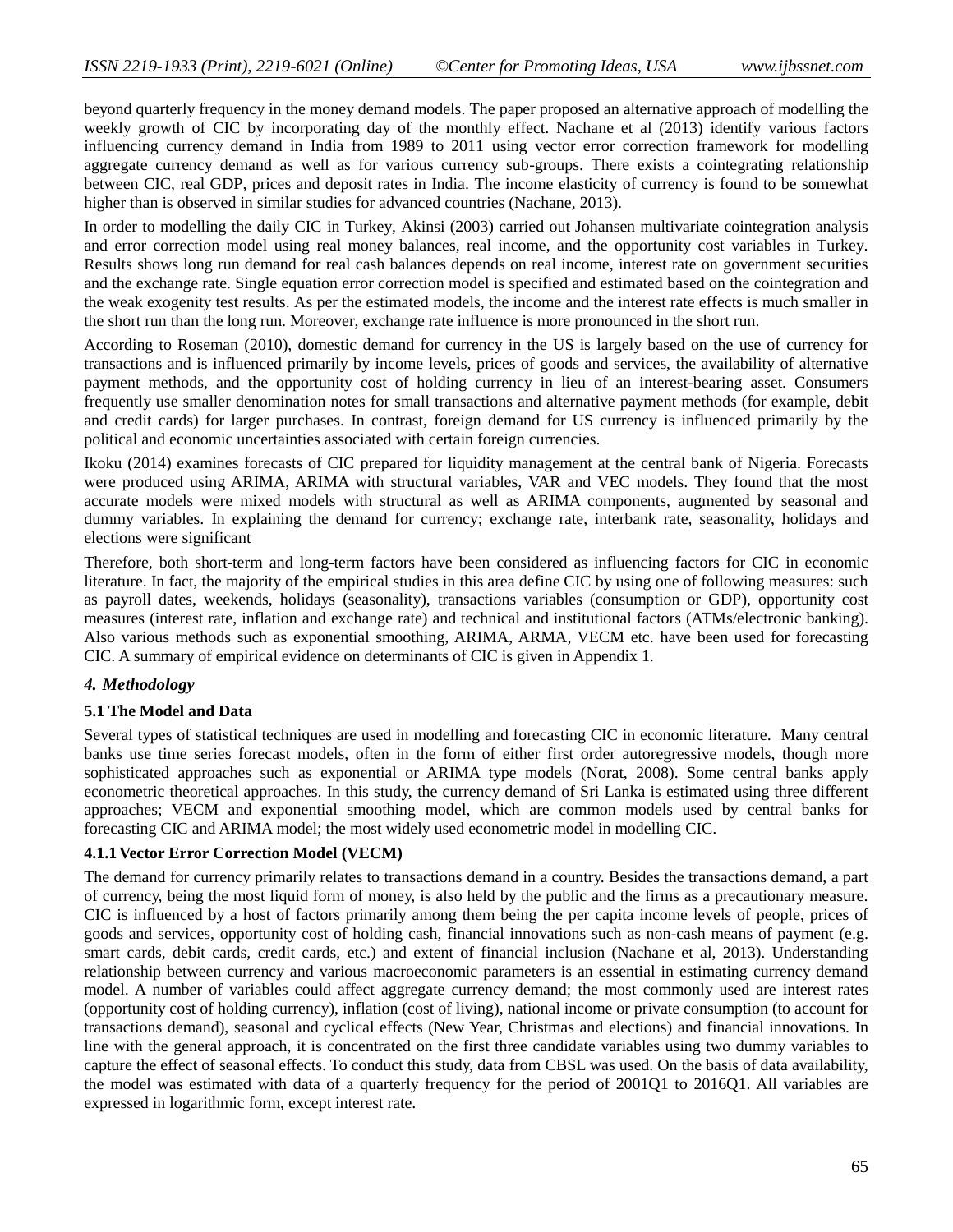For the estimation, Average Weighted Deposits Rate (AWDR) has taken as interest rate. The Colombo Consumer Price Index (CCPI) is the official index of inflation in Sri Lanka. The seasonal effect is captured by dummy variable 1 (D1). Dummy variable 2 (D2) is presented to capture the effects of election on currency demand. The study uses the following currency demand function incorporating the factors described above.

| Variables used in the empirical analysis, are defined in the following manner.     |  |
|------------------------------------------------------------------------------------|--|
|                                                                                    |  |
| $\beta$<br>$=$ constant                                                            |  |
| $=$ interest rate (Average Weighted Deposit Rate - AWDR)<br>int                    |  |
| $=$ log of Colombo Consumer Price Index<br>lnccpi                                  |  |
| $ln\$ {gdp}<br>$=$ log of real Gross Domestic Product                              |  |
| $=$ a dummy variable to capture the seasonal effect (New Year and Christmas)<br>D1 |  |
| $=$ a dummy variable to capture the effect of elections<br>D <sub>2</sub>          |  |

An increase in interest rates is expected to decrease in CIC due to increase in savings and deposits. Hence, a negative relationship is expected between currency demand and interest rates. An increase in price levels indicates increase in currency demand due to high cost of living. Therefore, a positive relationship is expected between inflation and currency demand. It is observed that the GDP has a positive relationship with currency demand that increase in income level. D1 is expected to have a positive relationship since seasonal demand causes higher demand in CIC. Moreover, D2 is expected to have a positive coefficient with currency demand as election causes higher currency withdrawals in the country. Descriptive statistics of data are given in Table 4.

|                     | <b>CIC</b> | <b>INT</b>      | <b>CCPI</b> | <b>GDP</b> |
|---------------------|------------|-----------------|-------------|------------|
| Mean                |            | 214.52 7.948361 | 121.60      | 619,059.40 |
| Median              |            | 180.47 7.400000 | 131.20      | 587,411.00 |
| Maximum             | 498.34     | 11.63000        | 188.50      | 965,687.00 |
| Minimun             | 70.42      | 4.840000        | 56.00       | 382,180.00 |
| Std. Dev.           |            | 118.19 2.099843 | 43.95       | 171,761.00 |
| <b>Observations</b> | 61         | 61              | 61          |            |

**Table 4: Descriptive Statistics**

Source: Author's Calculation

Table 4 shows that, on average CIC was around RS. 214.52 million and average interest rate was around 7.95 per cent per quarter. CCPI was around 121.60 index points and GDP was around Rs. 619,059.4 million in constant terms.

# **4.1.2Exponential Smoothing Approach**

Exponential smoothing is a forecasting technique that applies unequal weights to past data, with greater significance being placed on more recent data (Sewordor et al, 2007). As per the Norat (2008), this model is a weighted moving average forecasting technique where past observations decline in weight exponentially and the forecast for the next period is the forecast for the previous period plus an adjustment for the forecast error from the previous period. As per equation 2, Y<sub>t</sub> refers the CIC in logarithmic form. Term  $\alpha$  is a constant between 0 and 1where 0≤α≤1 is the smoothing parameter. The forecast at time t+1 is equal to a weighted average between the most recent observation yt and the most recent forecast  $V_{t-1}$ .

$$
\begin{aligned} \widehat{\mathbf{y}}_{t+1} &= \widehat{\mathbf{y}}_t + \alpha (\mathbf{y}_t - \widehat{\mathbf{y}}_t) \\ &= \alpha \mathbf{y}_t + (1 - \alpha) \, \widehat{\mathbf{y}}_t \end{aligned} \tag{2}
$$

According to Norat (2008), substituting repeatedly for past forecast values in equation 2 results in the more general expression. As per Hyndman et al (2002), exponential smoothing models have good short-term forecast and seasonal time series predictability.

(3)

$$
\hat{y}_{t+1} = \alpha y_t + \alpha (1 - \alpha) y_{t-1} + \alpha (1 - \alpha)^2 y_{t-2} \n+ \alpha (1 - \alpha)^3 y_{t-3} + \dots + \alpha (1 - \alpha)^{t-1} y_1 + (1 - \alpha)^t y_1
$$

As data points are weighted in accordance with an exponential function of their age, the smoothing is termed 'exponential'.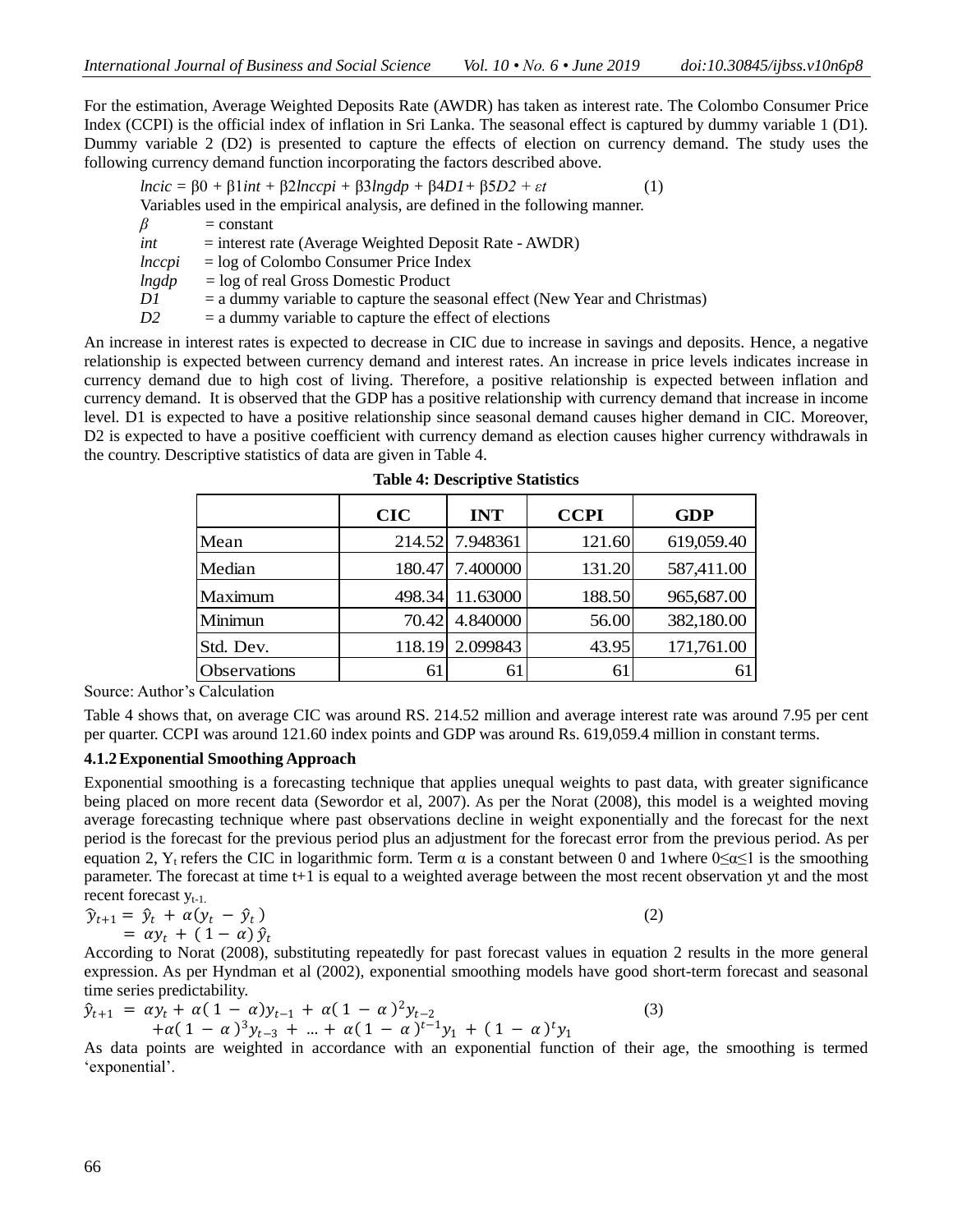#### **4.1.3Auto-Regressive Integrated Moving Average (ARIMA) Model**

The ARIMA model is based on the methodology proposed by Box and Jenkins (1976). This methodology states that any weak stationary process can be broken down into autoregressive (AR) and moving average (MA) processes. The models constructed using ARIMA are independent of any particular economic theory, and the forecast from the

models are based purely on the past behavior of the series (Cassino et al, 1997). The model has been used extensively for the non-stationary time series. Hence one of the popular time series forecasting method that used by several is ARIMA. The linear ARIMA model is represented as follows:

$$
y_t = D_t + \frac{\theta(B)}{\phi(B)\Delta(B)} \epsilon_t \tag{4}
$$

In the model,  $y_t$  refers the CIC in logarithmic form, and  $D_t$  represents the regression component. *B* is the back-shift operator, and θ and φ are the moving average and autoregressive operators, respectively. ∆ is a difference operator, depending on the frequency of the difference.  $\epsilon_t$  is assumed to be an independent and identically distributed stochastic process with zero mean and a variance of  $\sigma^2$ . The deterministic component describes intra-weekly, intra monthly and holiday effects and the stochastic component describes the correlation structure of the series and describes the remaining periodically (Cabrero et al, 2002).

$$
D_t = \sum_{i=1}^s d_{i,t}
$$

(5)

 $L_t = \sum_{i=1}^t a_{i,t}$ ,  $\sum_{i=1}^t a_{i,t}$ ,  $\sum_{i=1}^t a_{i,t}$  are the equation (5), *s* is equal to the number of calendar variation effects, and d<sub>it</sub> is a function of all seasonal factors.

## *5.Empirical Analysis*

## **5.1 Unit Root Tests**

In the first stage, this study performs the unit root test on each variable in order to examine the stationary or nonstationary level in a time series data set. If both stationary and non-stationary variables were included in an equation and estimated by Ordinary Least Squares (OLS), this will lead to a spurious regression. Therefore, it is important to differentiate between stationary and non-stationary variables. There are various alternative tests for testing whether a series is stationary. Commonly used tests are Augmented Dickey-Fuller (ADF) and Philips-Peron (PP) tests.

This section conducts the unit root test using ADF test and PP test. Summary results of the unit root tests are presented in Table 5.

| <b>Variable</b> | <b>Indicator</b> | <b>ADF</b> Test |                |              | <b>PP</b>      |
|-----------------|------------------|-----------------|----------------|--------------|----------------|
|                 |                  | <b>Level</b>    | 1st difference | <b>Level</b> | 1st difference |
| <b>LNCIC</b>    | t-Statistic      | 0.0569          | $-3.3068$      | 0.8232       | $-18.1047$     |
|                 | P-Value          | 0.9594          | 0.0193         | 0.9937       | 0.0000         |
| <b>INT</b>      | t-Statistic      | $-3.1468$       | $-3.7894$      | $-2.2450$    | $-3.3449$      |
|                 | P-Value          | 0.2285          | 0.0500         | 0.1931       | 0.0172         |
| <b>LNCCPI</b>   | t-Statistic      | $-1.2955$       | $-5.3587$      | $-19.9423$   | $-5.4031$      |
|                 | P-Value          | 0.6261          | 0.0000         | 0.3112       | 0.0000         |
| <b>LNGDP</b>    | t-Statistic      | 1.1964          | $-11.1186$     | 0.8211       | $-51.9150$     |
|                 | P-Value          | 0.9978          | 0.0000         | 0.9937       | 0.0001         |

**Table 5: Results of Unit Root Tests**

Source: Author's Calculation

At levels, the null hypothesis of unit root cannot be rejected for all the variables. Therefore, the ADF and PP tests are conducted again for the first difference of each variable. The results show that the non-stationary hypothesis is rejected for the first difference of all the above variables. This indicates that each variable is integrated in order 1. This concludes that each variable in the study can be made stationary by taking the first difference. In summary, since all variables are integrated in the same of order  $(I(1))$ , and these variables are suitable for the long run cointegration test. **5.2Co-integration Analysis**

**Table 6: Normalised Co-integration Coefficients**

|                 |                  |                         |               | $\lambda$ -Max<br>5% |
|-----------------|------------------|-------------------------|---------------|----------------------|
|                 |                  | $\lambda$ -Trace<br>.5% |               | Critical             |
| Null Hypothesis | $\lambda$ -Trace | <b>Critical Value</b>   | $\lambda$ Max | Value                |
| $r=0$           | 149.9854         | 95.75366                | 61.66318      | 40.07757             |
| r<1             | 88.32225         | 69.81889                | 43.75880      | 33.87687             |

Source: Author's Calculation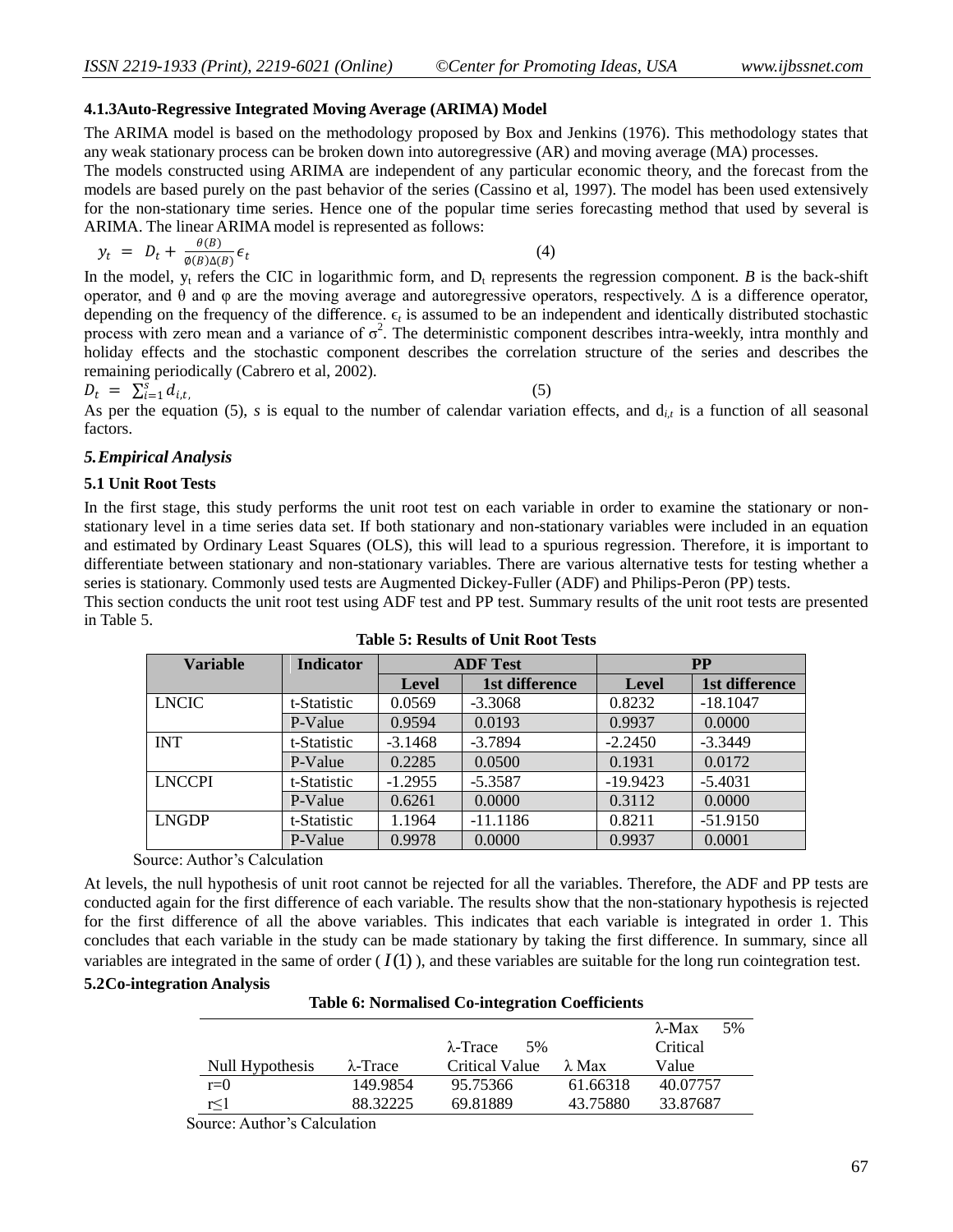As per the results shown in Table 6, both the Trace and Maximum Eigenvalue statistics confirm that there exists one cointegration between the variables. Hence the next step is to estimate the Error Correction Model to identify the normalised co-integrating coefficients with respect to currency demand. Table 7 shows the results of the Error Correction Model.

|                       | LNCIC - | <b>INT</b> |                   | LNCCPL LNGDP | - 121                           | D <sub>2</sub> |
|-----------------------|---------|------------|-------------------|--------------|---------------------------------|----------------|
| $\beta$ Coefficient 1 |         |            | $0.0048 - 0.7081$ | $-0.9154$    | -0.9590                         | $-0.0512$      |
| Std. Error            |         | 0.0072     | 0.1379            | 0.1970       | 0.09660                         | 0.0353         |
| t-Statistic           |         | (16674)    | $-5.1351*$        |              | $-4.6467*$ $-9.9267*$ $-1.4519$ |                |
|                       |         |            |                   |              |                                 |                |

**Table 7: Normalised Co-integration Coefficients**

 \**Significant at 5% level* Source: Author's Calculation

It is expected that inflation, GDP and two dummy variables, new year/Christmas and elections exert a positive influence on currency demand in Sri Lanka and interest rates negatively relate to the CIC. As per the normalised cointegration equation of long run regression; all variables carry the expected signs during the review period. The results of long run model for CIC for Sri Lanka can be specified as follows.

*LNCIC (-1) = 10.5414 – 0.0048INT (-1) + 0.7081LNCCPI (-1) + 0.9154LNGDP (-1) + 0.9590D1 (-1)*   $+ 0.0512D2$  (-1) (6)

As per the estimated equation above, a 1 per cent decrease in the interest rates would increase the currency in circulation marginally by 0.005 per cent, while an increase in inflation by 1 per cent, would increase the currency demand by 0.70 per cent. Currency demand increase by 0.91 per cents when real GDP increase by 1 per cent. The New Year and Christmas periods (April and December) had a positive effect of 0.95 per cent on the demand for currency. Moreover, elections had a positive effect of 0.051 per cent on CIC Sri Lanka.

## **5.3 Vector Error Correction Estimates (VECM)**

In order to study the short run behavior of the variables and to measure their deviation from the equilibrium in the short run, VECM was used. The results of the VECM for currency demand model were given in the Table 8.

**Table 8: Summary Results of VECM**

|                     | D(LNCIC) | <b>INT</b> | <b>DILNCCPI</b> | D(LNGDP)   |        | D <sub>2</sub> |
|---------------------|----------|------------|-----------------|------------|--------|----------------|
| $\beta$ Coefficient | 0.1170   | 0.7746     | -0.0048         | $-0.1202$  | 3.4464 | 0.2666         |
| Std. Error          | 0.0304   | 0.7195     | 0.0282          | 0.0355     | 0.4339 | 0.8536         |
| t-Statistic         | 3.8536*  | 1 0767     | $-0.1719$       | $-3.3769*$ | 79427* | 0.3124         |

\**Significant at 5% level*

Source: Author's Calculation

The coefficient of Error Correction Term of D(LNCIC) is 0.117. This indicates that 11.7 per cent of the deviation from the equilibrium is corrected within a quarter, taking around 2 quarters to reach long run equilibrium.

# **5.4 Forecasting of CIC**

## **5.4.1Forecast based on Exponential Smoothing Approach**

Holt-Winters Multiplicative method was used to forecast CIC under exponential smoothing approach. For this study, monthly average data of CIC was used to forecast CIC. Accordingly, during the period of 2016:6-2017:6 can observe same seasonal trend for the month of April and December as shown in Figure 1



**Figure 1: Forecasting of CIC using Hot Winters Multiplicative Method**

Source: Author's Calculation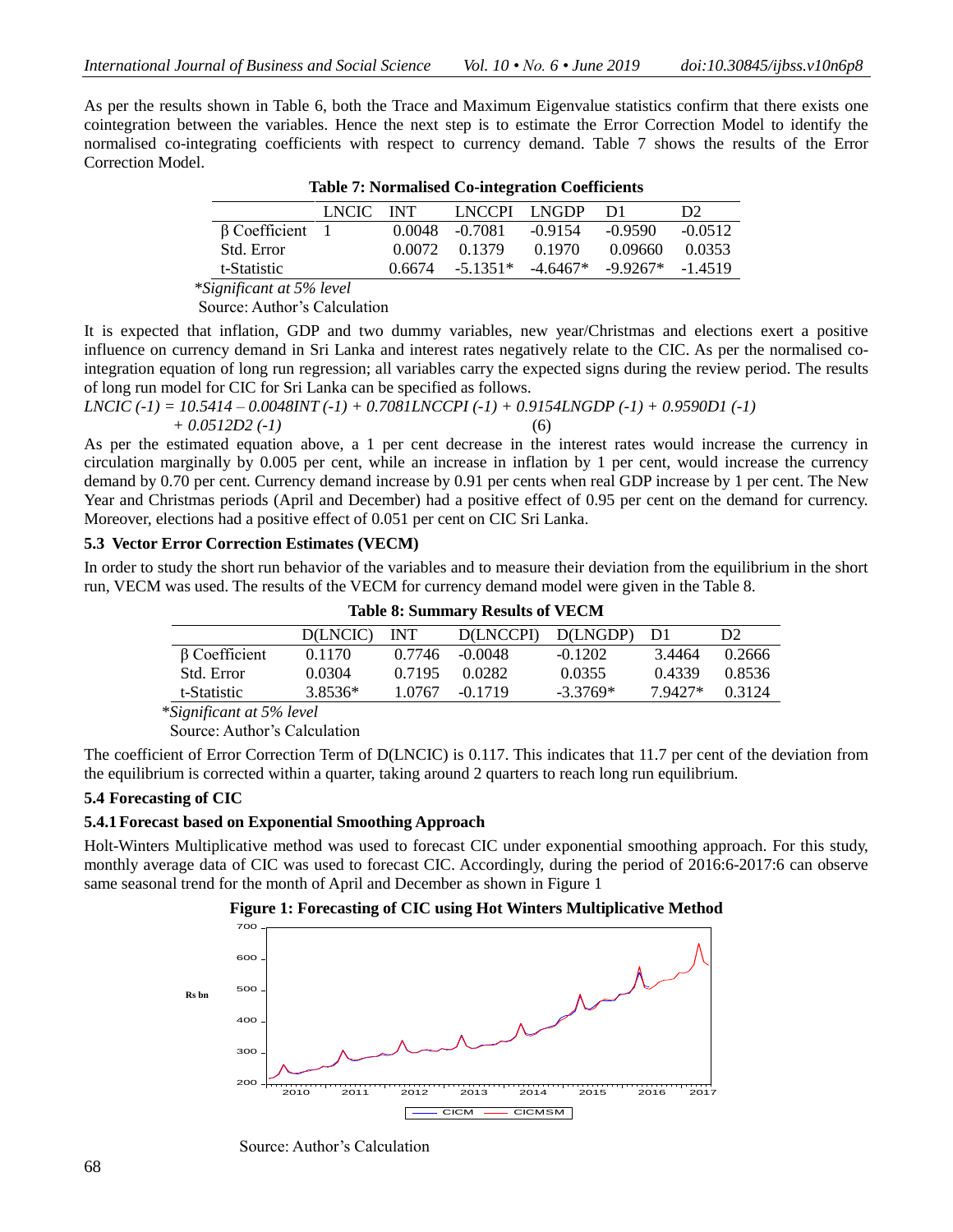The forecast produced by this model accurately matches the shape of the monthly behavior and capture the seasonal effects as well. Further, this model evidenced clear seasonality in April and December mainly associated with the Sinhala/Tamil New Year and Christmas respectively.

#### **5.4.2 Forecast based on ARIMA Model**

ARIMA model which is a generalization of an autoregressive moving average is applied in this study. To perform the regression model; it is needed to have a stationary series. Therefore, it is used the Augmented Dickey-Fuller test to check if the CIC series is stationary or not. The results of the ADF test are shown in Table 9 in Appendix 2. The ARIMA model denoted by ARIMA (*p, d, q*)  $\times$  (P, D, Q) can be expressed using the lag operator. p, d, q are the orders of non-seasonal AR, differencing and MA respectively. P, D, Q are the orders of seasonal AR, differencing and MA respectively. According to Nasiru et al (2013), the estimation of the model involves three steps, namely: identification, estimation of parameters and diagnostics. The identification step involves the use of the Autocorrelation Function (ACF) and Partial Autocorrelation Function (PACF) to identify the tentative orders of both the non-seasonal and seasonal components of the model. Accordingly, after obtaining the order of integration of CIC, the order of the Autoregressive and Moving Average was determined. Based on the Box-Jenkins approach this was based on the ACF and PACF plots. Below Figure 2 shows that the ACF plot have significant spike at the non-seasonal lag 1 and 2 and seasonal lag 4 and 12 with some other spikes at other non-seasonal lags. Also, the PACF plot also has significant spikes at the non-seasonal lags 1 and 2 and seasonal lags 4 and 12 and also has spikes at other non-seasonal lags.



**Figure 2: Results of ACF and PACF**

The second step involves estimation of the parameters of the tentative models that have been selected. In this study, the model with the minimum values of Akaike Information Criterion (AIC), modified Akaike Information Criterion (MAIC) and Bayesian Information Criterion (BIC) is adjudged the best model. Accordingly using the lower significant lags of both ACF and PACF and their respective lags tentative models were identifying for CIC. The optimal lag length for both the AR and MA are selected using the AIC. Accordingly, six candidate's models are obtained. Out of these models the best model is obtained that was the lowest AIC. Accordingly, the result of Table 10 in Appendix 2 shows that ARIMA (212) (101) model is the best candidate models that has least AIC.

Accordingly, CIC is forecasted using the ARIMA (212) (101) model. Below figure 3 shows actual historical data for the period of  $2001:1 - 2016:5$  and the forecast for post sample estimates of  $2016:6 - 2017:11$  are used for testing the validity of the model. The forecast produced by this model accurately matches the shape of the monthly behavior and capture the trend, seasonal and cyclical effects as well.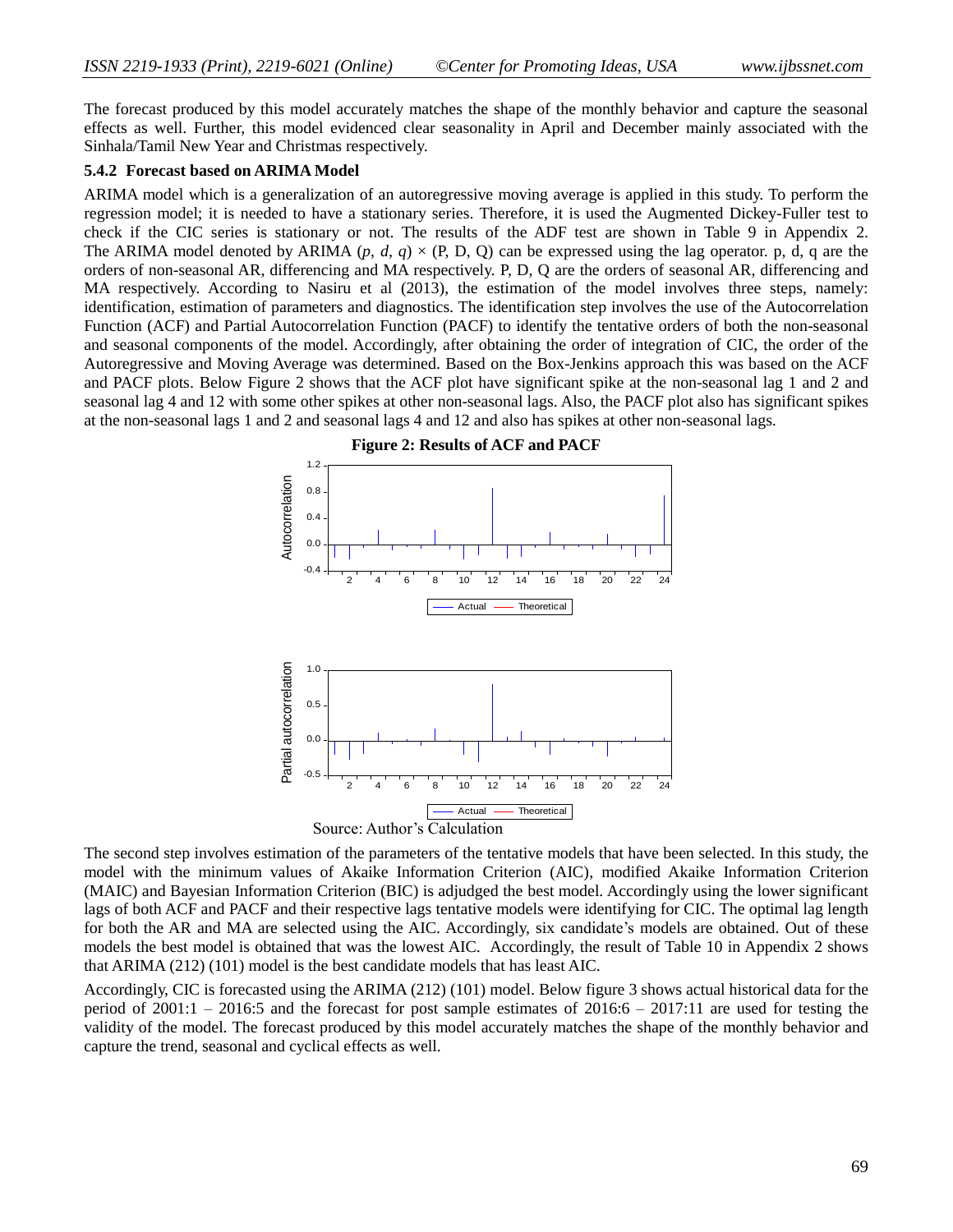



Source: Author's Calculation

ARIMA model based forecasts give reliable estimates of CIC. Hence, forecasting CIC considering behavior in similar periods in the past as well as seasonality and trends in economic activities using judgment would be more appropriate.

## *6.Conclusion*

This research was undertaken with a view of examining the behavior of CIC in Sri Lanka. Accordingly tests and models such as VECM, exponential smoothing and ARIMA were employed. It is found that depending on the VECM model, variables such as the deposit rate, inflation, GDP and dummy variables for New Year/ Christmas and election were significant in explaining changes in CIC. GDP has a positive impact on the demand for currency. Seasonally proxied by a dummy variable which recognizes April and December as special months (given that they are festive periods) is also significant. Elections also have positive impact on CIC. Movements in interest rates (AWDR) have a negative impact on CIC. The inflation was also found to have a positive impact on CIC as expected.

Both exponential smoothing an ARIMA models accurately matches the shape of the monthly behavior and capture the trend, seasonal and cyclical effects. As per Cassino et al (1997), ARIMA model may be more suitable for forecasting currency than the currency demand function as structural relationships of an error correction model will only have an impact on economy in the long run. However, it is noted that the CBSL cannot totally depend on forecasting models such as ARIMA to predict CIC to be used in liquidity management as CIC can be influenced by various other factors such as elections, festive seasons and long holidays. Therefore, the review market conditions daily and do necessary adjustments manually to make the assessment more realistic is also required.

There are several limitations of this study. Most of them are arising from the non-availability of relevant data. Absence of data on daily and monthly such as GDP, inflation forecast, financial innovations could not capture the real determinants of currency demand. There are several improvements to be made in this forecasting framework based on the experiences with this exercise. Especially this model has constructed on using quarterly and monthly data. But in order to capture real movements of CIC, need to forecast for daily data. Moreover, a variety of more advanced forecasting methods could be employed. On the other hand, there are other variables (autonomous factors), such as financial innovations, cash in commercial bank vaults and government deposits whose forecasts can be further improved using the methods described in this paper.

# *References*

- Aiyedogbon, O. J. I,. Beth, S. E., Edafe, M. and Ohwofasa, B. O. 'Empirical analysis of money demand function in Nigeria: 1986-2010', *International Journal of Humanities and Social Science,* Vol. 3 No. 8 (Special Issue – April 2013).
- Akıncı, O. 'Modelling the demand for currency issued in Turkey', *The Central Bank of the Republic of Turkey Research Department*, Central Bank Review 1 (2003) 1-25.
- Balli, F. and Elsamadisy, E.'Modelling the currency in circulation for the State of Quarter', *MPRA Paper, Central Bank of Qatar*, MPRA Paper No. 20159 (2010).
- Bhattacharya, K. and Joshi, H. 'Modelling currency in circulation in India', *Reserve Bank of India,* (2000).

Box, G. E. P. and Jenkins, G. M. 'Time series analysis: Forecasting and control', *Holden Day, San Fransisco,* (1976).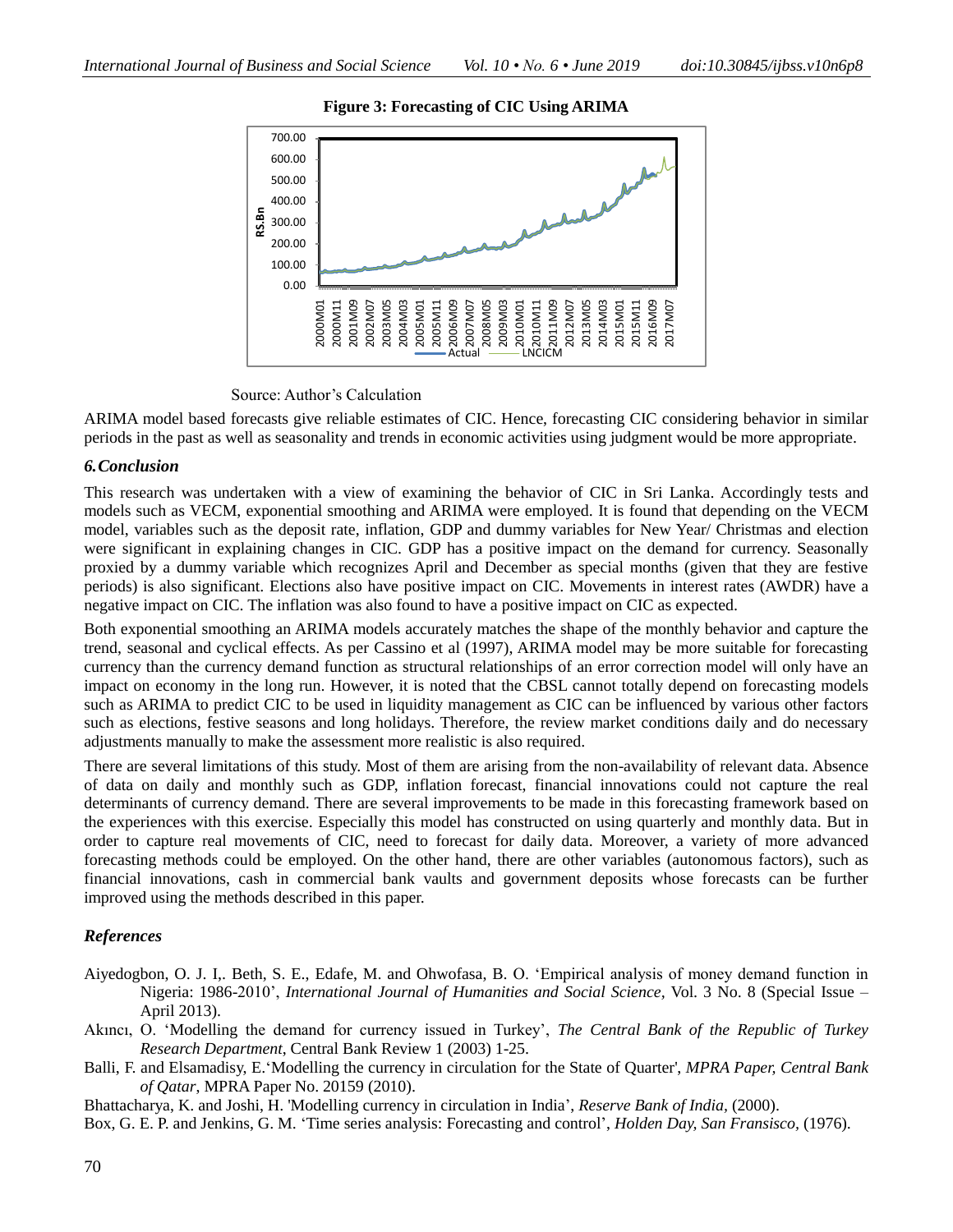- Cabrero, A. Camba-Mendez, G. Hirsch A. and Nieto, F. 'Modelling the daily banknotes in circulation in the context of the liquidity management of the European Central Bank', *Working Paper Series*, WP No. 142, (2002).
- Cusbert, T. and Rholing, T. 'Currency demand during the Global Financial Crisis: Evidence from Australia', *Research Discussion Paper,* RDP 2013-01, Reserve Bank of Australia, (2013).
- Cassino, V. and Misich, P. 'Forecasting the demand for currency', *Reserve Bank Bulletin*, Vol 60 No.1, (1997).
- Dheerasinghe, R. 'Modelling and forecasting currency in circulation in Sri Lanka', *Staff Studies, Central Bank of Sri Lanka,* (2006).
- Gray, S. 'Liquidity forecasting', *Hand Book No.27, CCBS*, Bank of England, (2008).
- Guler, H. and Talash, A. *'*The daily currency in circulation in Turkey', *Central Bank Review, Turkey,* (2010).
- Hyndiman, R. J., Koehler, A. B., Snyder, R. D. and Gross, S. 'A state space framework for automatic forecasting using exponential smoothing methods', *Journal of Forecasting,* Vol. 18, Issues 3, Pages 439-54 (2002).
- Ikoku, A. 'Modelling and forecasting currency in circulation for liquidity management in *Nigeria', CBN Journal of Applied Statistics,* Vol. 5 No.1, (2014).
- Koziński, W. and Świst, T. 'Short term currency in circulation forecasting from monetary purposes The case of Poland', *Internet Quarterly,* Vol. 11, (2015).
- Khatat, M. E. H, 'Monetary Policy and Models of Currency Demand', *IMF Working Paper,* WP/18/28, (2018).
- Kumar, S. Don, J. and Farger, S.'Money demand stability: A case of Nigiria', *Department of Economics, Auckland University of Technology*, (2008).
- Lang, M. Kunovac, Sasic, S. and Staudinger, Z. 'Modelling of currency outside banks on Croatia', *Working Paper Croatian National Bank,* 17, (2008).
- Luguterah, A. Nasiru, N. and Anzagra, L. 'A predictive model for monthly currency in circulation in Gahana', *University of Development Studies of Gahana,* Vol. 3, No 4, (2013), 43-53.
- Nachane, D. M. Chakraborty, A. B. Mitra, A. K. and Bordoli, S. 'Modelling currency demand in India', *Reserve Bank of India*, Study No. 39, (2013).
- Nasiru, S. Luguterah, A. and Anzagra, A. 'The efficacy of ARIMAX and SARIMA models in predicting monthly currency in circulation in Ghana', *Mathematical Theory and Modelling*, Vol. 3, No. 5, (2013).
- Nikolaus Bartzsch, N. Seitz, F. and Setzer, R. 'The demand for euro banknotes in Germany: Structural modelling and forecasting', *Deutsche Bundesbank, Weiden Technical University of Applied Sciences,* ECB, MPRA Paper No. 64949, (2015).
- Norat, M. F. 'Forecasting bank notes', *CCBS Hand Book, N0. 28,* Bank of England, (2008).
- Roseman, L. 'The state of U.S. coins and currency' *US Federal Reserve Testimony*, (2010).
- Sarwar, H., Sarwar, M. and Waqas, M. 'Stability of money demand function in Pakistan', *Economic Business Review*, Vol. 15, No 3, (2013), 197-212.
- Sewordor, E., Shhely, L. Humphrey, R. 'Forecasting the increase in demand for banknotes in the ECCU', *ECCB Staff Research Paper*, WP/07/02, (2007).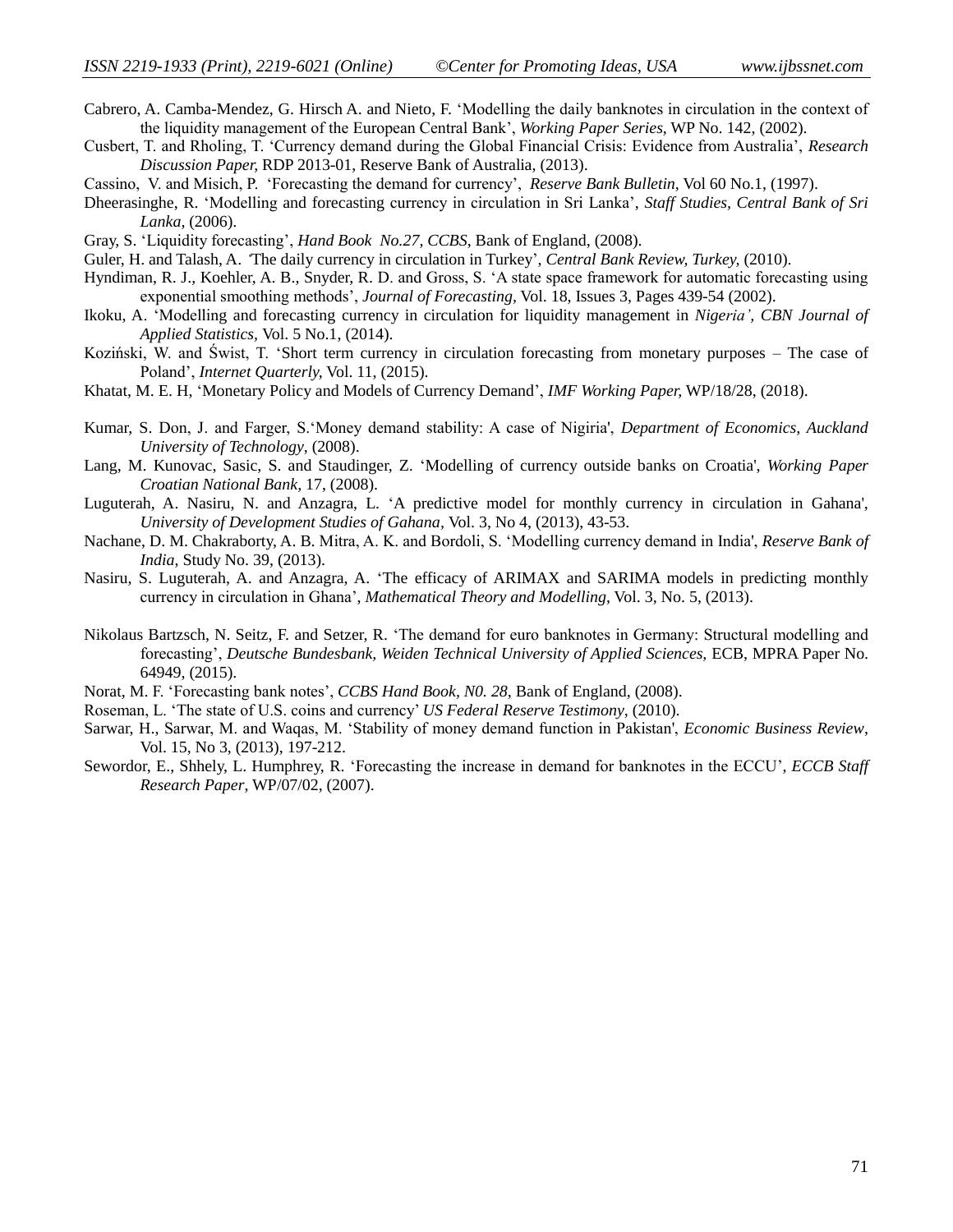| Appendix 1: Summary of the                                                      | <b>Scope</b>                                                                                                                                                                                                                                                                  | Methodology                                                                                                                               | <b>Key Findings</b>                                                                                                                                                                                                                                                         |
|---------------------------------------------------------------------------------|-------------------------------------------------------------------------------------------------------------------------------------------------------------------------------------------------------------------------------------------------------------------------------|-------------------------------------------------------------------------------------------------------------------------------------------|-----------------------------------------------------------------------------------------------------------------------------------------------------------------------------------------------------------------------------------------------------------------------------|
| <b>Empirical Evidence.</b><br><b>Authors</b>                                    |                                                                                                                                                                                                                                                                               |                                                                                                                                           |                                                                                                                                                                                                                                                                             |
| <b>Khatat</b> (2018)                                                            | Variables<br>used are GDP,<br>inflation, interest rates and<br>CIC for VAR estimation.<br>Used the cases of Brazil,<br>Morocco,<br>Kazakhstan,<br>New Zealand and Sudan.                                                                                                      | Transformed currency demand<br>function in a Vector Auto<br>regression and applied ARIMA<br>modelling to estimate CIC.                    | Higher interest rates do not decrease relative<br>attractiveness of cash. Transmission of monetary<br>policy shocks to the currency demand differ from<br>country to country. An application of ARIMA<br>models to the CIC in five countries provided good<br>performances. |
| Nachane, D. M. Chakraborty,<br>A. B. Mitra, A. K. and Sanjib<br>Bordoloi (2013) | Annual data for 1989-90 to<br>2010-11 and quarterly data<br>for 1996-97:Q1 to 2010-<br>11:Q4 for the following<br>variables<br>- CIC in nominal terms<br>- Inflation<br>- Expected Inflation<br>- GDP<br>- Deposit rate                                                       | Johansen cointegration analysis<br>was employed for modelling<br>currency demand in India                                                 | Results show that output, inflation, interest rates<br>directly affect the growth and composition of<br>currency.                                                                                                                                                           |
| Ikoku, A. (2013)                                                                | Daily, weekly and monthly<br>data of Nigiria from<br>January 3, 2000 to<br>September 30, 2010 for<br>the following variables<br>- CIC<br>-Naira/US dollar Exchange<br>rate<br>- Interbank rate<br>- Dummy variables for<br>holidays and elections                             | ARIMA and Structural ARIMA<br>models was used to forecast CIC<br>in Nigiria. VECM employed for<br>test long run relationship of CIC.      | The results reveal that exchange rate, interbank<br>rate, seasonality, holidays and elections were<br>significant in explaining the demand for currency.                                                                                                                    |
| Sarwar, H. Sarwar, M. and<br>Waqas, M. (2013)                                   | Annual data for Pakistan<br>economy<br>was<br>used<br>comprising the time period<br>of 1972-2007 for the<br>following variables<br>$- M1$ , M2, and M3<br>- Real GDP<br>- Inflation rate<br>- Interest rate on time deposits<br>- Financial innovation (Ratio<br>of M2-CC/GDP | Johansen<br>cointegration<br>and<br>VECM analysis is used to<br>investigate the long-run real<br>money demand relationship in<br>Pakistan | M2 (broad money) was the proper aggregate for<br>stable money demand function. GDP and<br>financial innovation significant in explaining<br>money demand function.                                                                                                          |
| Balli, F. and Elsamadisy, E.<br>(2010)                                          | Daily and weekly<br>data of<br>Quarter from 1/1/2002-<br>31/12/2006<br>for<br>the<br>following variables<br>- CIC<br>Dummy<br>variables for<br>holidays                                                                                                                       | Seasonal ARIMA model<br>was<br>employed to forecast CIC                                                                                   | Seasonal ARIMA performs better in forecasting<br>CIC in short term horizons.                                                                                                                                                                                                |
| Dheerasinghe, R. (2006)                                                         | Monthly, weekly and daily<br>data of Sri Lanka for the<br>period of 1 January 2000<br>to 31 August, 2005 for<br>following variables<br>-CIC<br>- Dummy variables for new<br>year, Christmas, holiday<br>and election effects                                                  | ARMA model to forecast CIC                                                                                                                | The model evidenced clear seasonality in new<br>year and Christmas. Special holidays and general<br>elections are significant in determining CIC                                                                                                                            |

Source: Author's Calculation